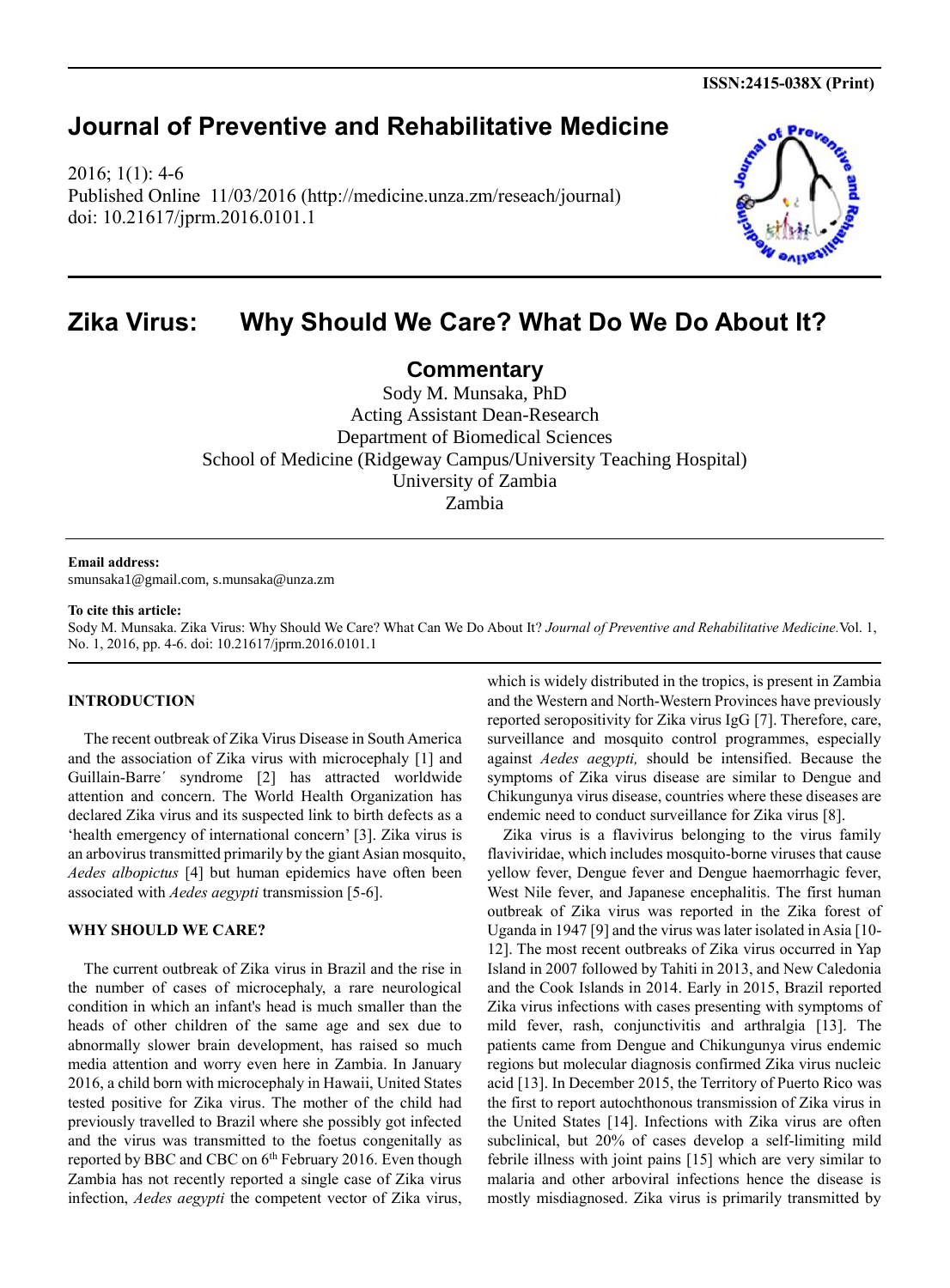mosquitoes but recently both inutero [1] and sexual transmission [16-18] have been documented. Zika virus RNA has been demonstrated in blood, semen, urine, cerebrospinal fluid, breast milk and amnion fluid but only mosquito bite [6], sexual [17], blood transfusion [19] and perinatal [20] evidence for transmission have been established. There is no known reservoir for Zika virus infection.

The causality of microcephaly by Zika virus is yet to be definitively established but the United States Centers for Disease Control confirmed Zika virus RNA in newborns with microcephaly that died and in the placentas of two women who miscarried foetuses that had microcephaly. This association provided direct evidence to support causation and was confirmed when the child born in Hawaii tested positive for Zika virus but there are still other suggestions of other possible etiologies. The evidence for the link between Zika virus and microcephaly is overwhelming [1,21-30]. However, there are unpublished reports and suspicions of pyriproxyfen, a malformation producing larvicide that targets *Aedes aegypti*, to be linked to microcephaly. The Argentinean group of physicians published a report that Pyriproxyfen was being applied to drinking water 18 months prior to the Zika virus disease outbreak. Therefore, there is urgent need to establish explicitly the etiology and pathophysiology of microcephaly and this will facilitate the development of novel therapeutic and vaccine targets.

The pathophysiology of Zika virus disease and its link to microcephaly is thus poorly understood. Being a blood-borne pathogen the virus is injected into the skin by blood-feeding *Aedes* mosquitoes. The first cells infected include fibroblasts, keratinocytes and immature dendritic cells which produce interferons that are part of antiviral innate immune responses [31]. The main receptors for Zika virus entry into cells include adhesion factors, including DC-SIGN, AXL, Tyro3, and, TIM-1 [31]. The early antiviral responses after Zika virus infection may be responsible for the larger number of asymptomatic infections and mild illness Zika virus disease. However, the pathogenesis leading to severe disease and other complications ranging from rash, fever, eye inflammation, body and joint pain, Guillain-Barre´ syndrome and microcephaly is unknown. There are no treatment options available except for supportive care and there is no licensed vaccine against Zika virus. The illness is often mild and infected individuals usually do not require treatment. However, the implicated complications from Zika virus infection including microcephaly, Guillain-Barre´ syndrome and eye diseases warrant research and development of effective treatment and vaccine strategies again Zika.

The rapid spread of Zika virus from Africa to the pacific and then to the Americas means that the virus may spread to Europe [32] and then may potentially cause a pandemic. In the February, the United Kingdom reported four cases of Zika virus disease and these are being classified as 'travel related' as all cases had recent travel to South America [33] and one case has been reported in South Africa. The spread of Zika virus also poses further challenges for public health preparedness for mass gatherings including the 2016 Olympic

Games that are scheduled to be held in Brazil [34].

The widespread distribution of *Aedes* mosquito species will fuel the spread of the Zika virus. *Aedes aegypti* is widely distributed in the tropics and another species *Aedes albopictus* which is present in North America has been linked to several arboviral disease outbreaks in North America. The emergence of Zika virus from the Pacific to the Americas and now to the United Kingdom is a source of concern to Africa particularly sub-Saharan Africa with one case being reported where *Aedes* species are widespread. Further, Zika disease symptoms are similar to malaria which is still endemic to this region. Other arboviral diseases like Dengue fever, Chikungunya and West Nile are often mistaken for malaria implying that the emergence of Zika virus disease may be more difficult to detect.

### **WHAT DO WE DO ABOUT IT?**

There is an urgent need to strengthen molecular surveillance of arboviruses in sub-Saharan Africa. Currently, there is awareness in Zambia about the current Zika virus outbreak in the Americas but more efforts need to be applied to educational awareness, surveillance, and monitoring and evaluation of prevention programme strategies. Vector control strategies including destroying mosquito breeding sites indoor residual spraying should be prioritised. The use of long clothing when outdoors especially in the evenings, using mosquito repellents, sleeping under insecticide-treated nets and barriers such as window screens and closing doors should be encouraged.

The rapid spread of Zika virus is yet another reminder that in the era of globalisation and modern transportation, diseases that were normally confined to the tropics have the potential to pose global threats. Biological factors like genetic mutations may exacerbate fitness adaptations for emerging and re-emerging infectious diseases to cause epidemics. The recent Ebola outbreak and the current Zika virus disease serve as a warning and call for global efforts in responding to tropical infectious diseases.

## **Acknowledgements**

I would like to thank Dr. Margaret Mweshi and Mr. Musalula Sinkala for proof- reading and offering constructive suggestions and comments.

### **Corresponding author**

Sody M. Munsaka, PhD, Acting Assistant Dean-Research, School of Medicine, University of Zambia, P. O. Box 50110, Lusaka, Zambia. Tel: +260953078410: E-mail: smunsaka1@gmail.com, [s.munsaka@unza.zm](mailto:s.munsaka@unza.zm)

#### **References**

1. Oliveira Melo AS, Malinger G, Ximenes R, Szejnfeld PO, Alves Sampaio S, Bispo de Filippis AM. Zika virus intrauterine infection causes fetal brain abnormality and microcephaly: tip of the iceberg? *Ultrasound Obstet*